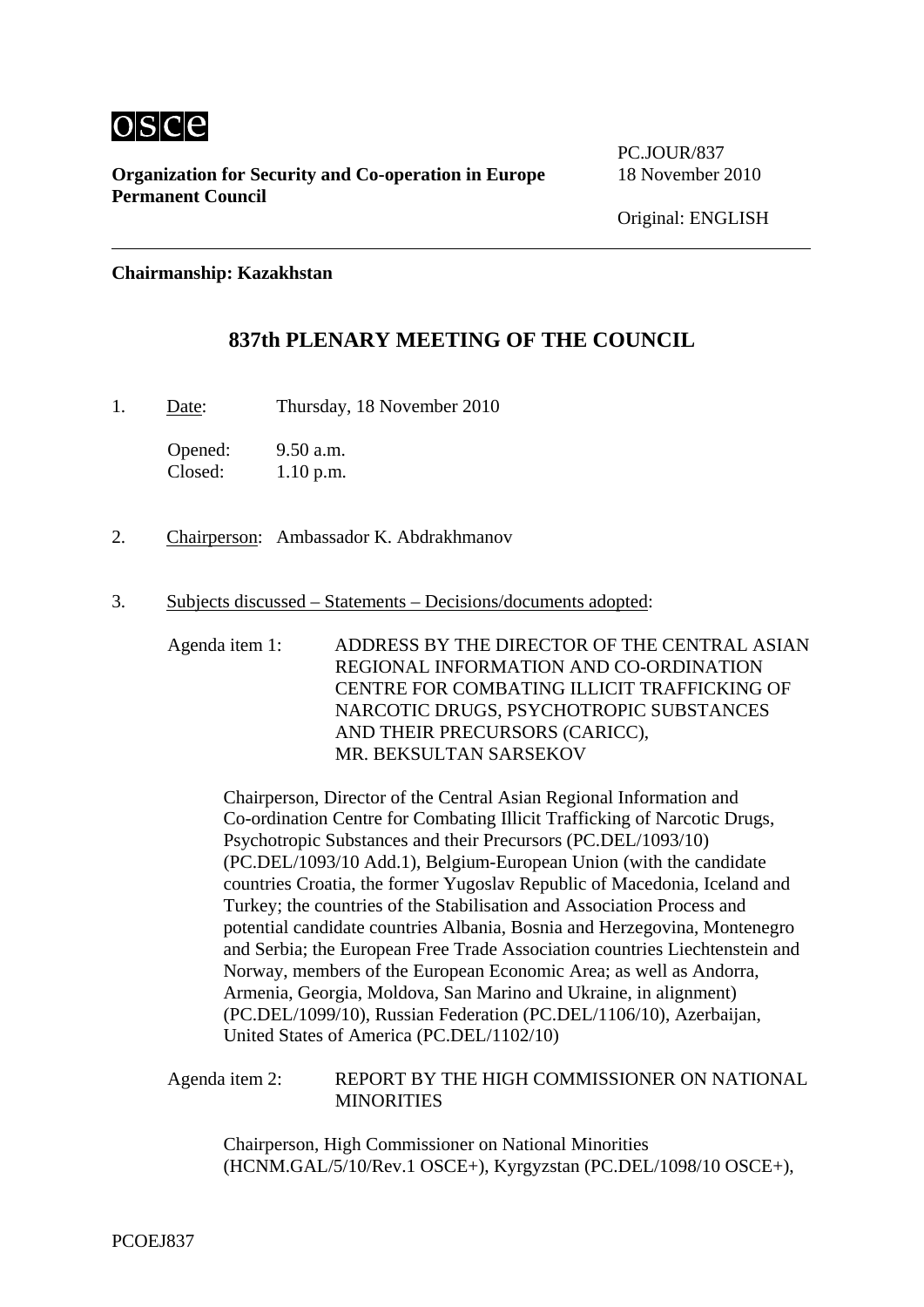Belgium-European Union (with the candidate countries Croatia, the former Yugoslav Republic of Macedonia, Iceland and Turkey; the countries of the Stabilisation and Association Process and potential candidate countries Albania, Bosnia and Herzegovina and Montenegro; the European Free Trade Association country Liechtenstein, member of the European Economic Area; as well as Andorra, Moldova and San Marino, in alignment) (PC.DEL/1094/10), Russian Federation (PC.DEL/1107/10), Norway (PC.DEL/1095/10), United States of America (PC.DEL/1103/10), Serbia (PC.DEL/1096/10), Switzerland, Ukraine, Georgia, the former Yugoslav Republic of Macedonia, Uzbekistan

### Agenda item 3: OSCE OFFICE IN ZAGREB

Chairperson, Head of the OSCE Office in Zagreb (PC.FR/18/10 OSCE+), Belgium-European Union (with the candidate countries the former Yugoslav Republic of Macedonia, Iceland and Turkey; the countries of the Stabilisation and Association Process and potential candidate countries Albania, Bosnia and Herzegovina and Montenegro; the European Free Trade Association country Norway, member of the European Economic Area; as well as Andorra, Armenia, Georgia, Moldova and Ukraine, in alignment) (PC.DEL/1100/10), Russian Federation (PC.DEL/1108/10), United States of America (PC.DEL/1104/10), Serbia (PC.DEL/1097/10), Croatia (PC.DEL/1110/10)

### Agenda item 4: DECISION ON THE REVISION OF THE 2010 UNIFIED **BUDGET**

**Decision**: The Permanent Council adopted a decision on the revision of the 2010 Unified Budget (PC.DEC/960), the text of which is appended to this journal.

Agenda item 5: REVIEW OF CURRENT ISSUES

- (a) *Community Security Initiative in Kyrgyzstan*: Belgium-European Union (with the candidate countries Croatia, the former Yugoslav Republic of Macedonia and Iceland; the countries of the Stabilisation and Association Process and potential candidate countries Albania, Bosnia and Herzegovina, Montenegro and Serbia; the European Free Trade Association countries Liechtenstein and Norway, members of the European Economic Area; as well as Andorra, Moldova and San Marino, in alignment) (PC.DEL/1101/10), Russian Federation
- (b) *Release of the 2010 Report on International Religious Freedom*: United States of America (PC.DEL/1105/10)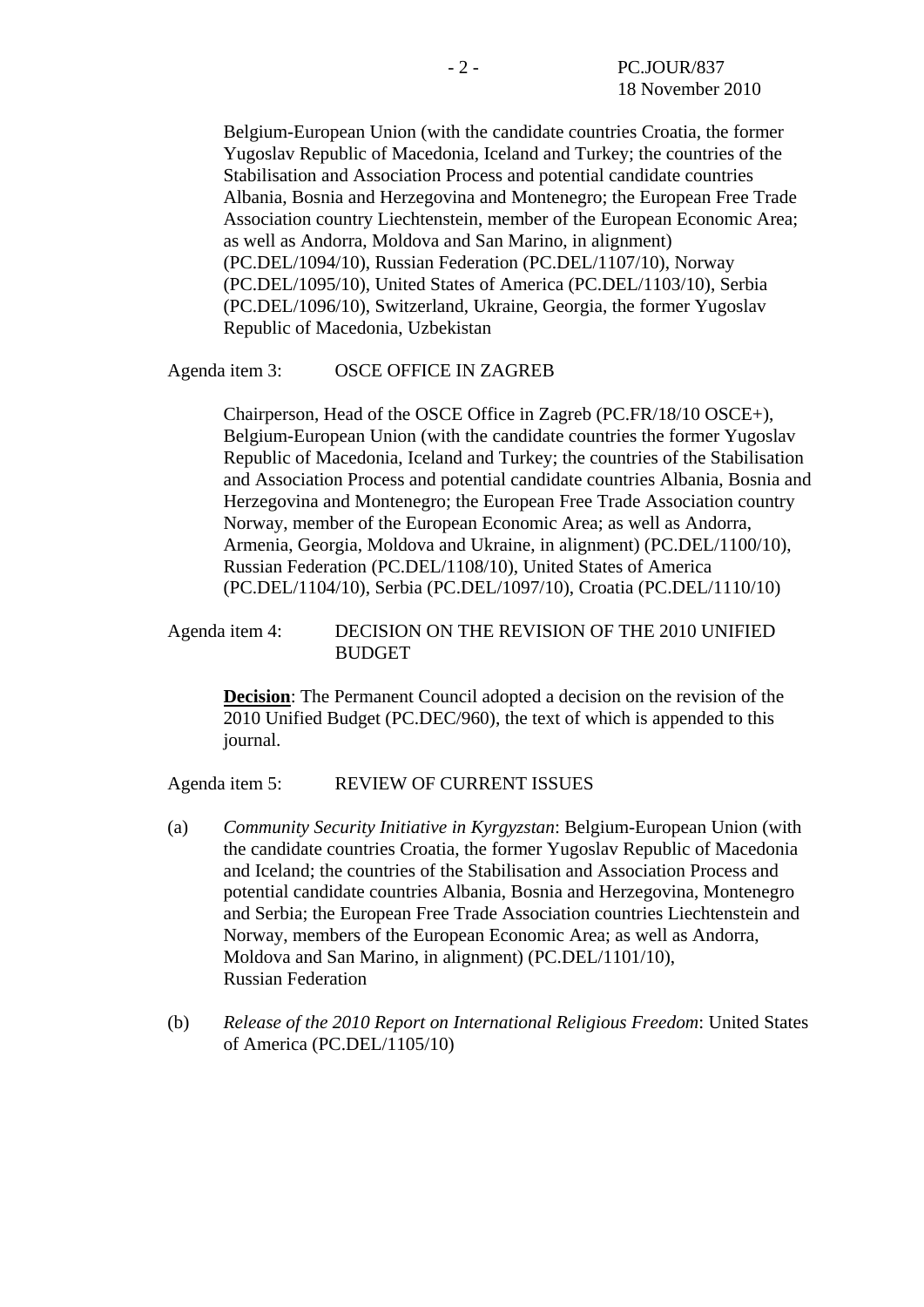### Agenda item 6: REPORT ON THE ACTIVITIES OF THE CHAIRPERSON-IN-OFFICE

- (a) *Attendance by the Chairperson-in-Office of the Summit of the North Atlantic Treaty Organization, to be held in Lisbon on 19 and 20 November 2010*: Chairperson
- (b) *Meeting between the Chairperson-in-Office and the Secretary General of the Collective Security Treaty Organization in Astana on 11 November 2010*: Chairperson
- (c) *Participation by the Special Representative of the OSCE Chairperson-in-Office for Protracted Conflicts, Ambassador Bolat Nurgaliyev, in negotiations in the "5+2" format on the Transdniestrian conflict, held in Kiev on 16 November 2010*: Chairperson

Agenda item 7: REPORT OF THE SECRETARY GENERAL

*Announcement of the distribution of a written report of the Secretary General (SEC.GAL/194/10 OSCE+)*: Secretary General

Agenda item 8: ANY OTHER BUSINESS

None

4. Next meeting:

Thursday, 18 November 2010, at 3.15 p.m., in the Neuer Saal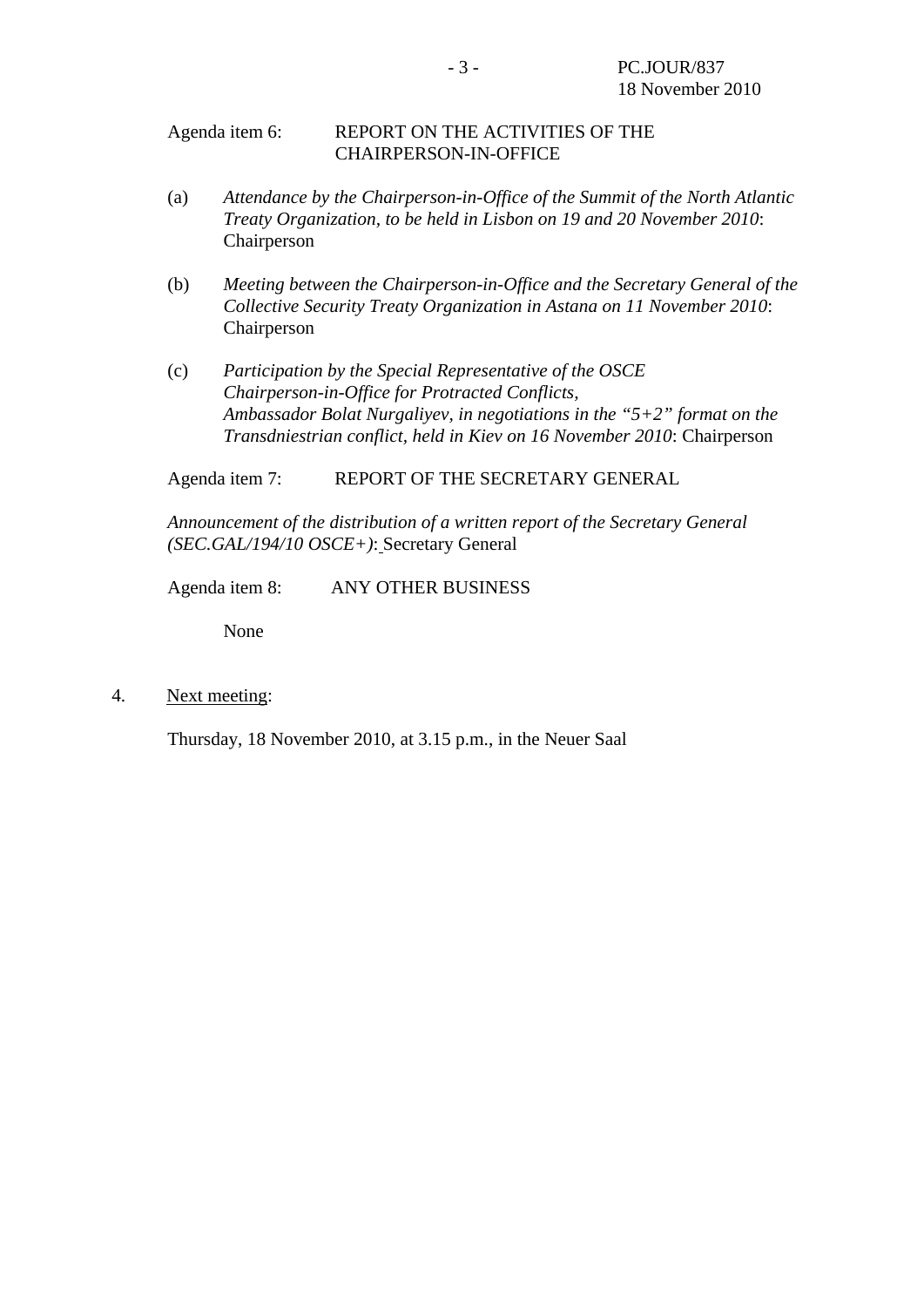# osce

**Organization for Security and Co-operation in Europe** 18 November 2010 **Permanent Council** 

PC.DEC/960

Original: ENGLISH

**837th Plenary Meeting**  PC Journal No. 837, Agenda item 4

## **DECISION No. 960 REVISION OF THE 2010 UNIFIED BUDGET**

The Permanent Council,

 Recalling Decision No. 923 of 22 December 2009 on the approval of the 2010 Unified Budget,

 Taking note of the budget revision proposed in document PC.ACMF/74/10 of 11 November 2010,

Approves the budget revision as contained in the attached annex.